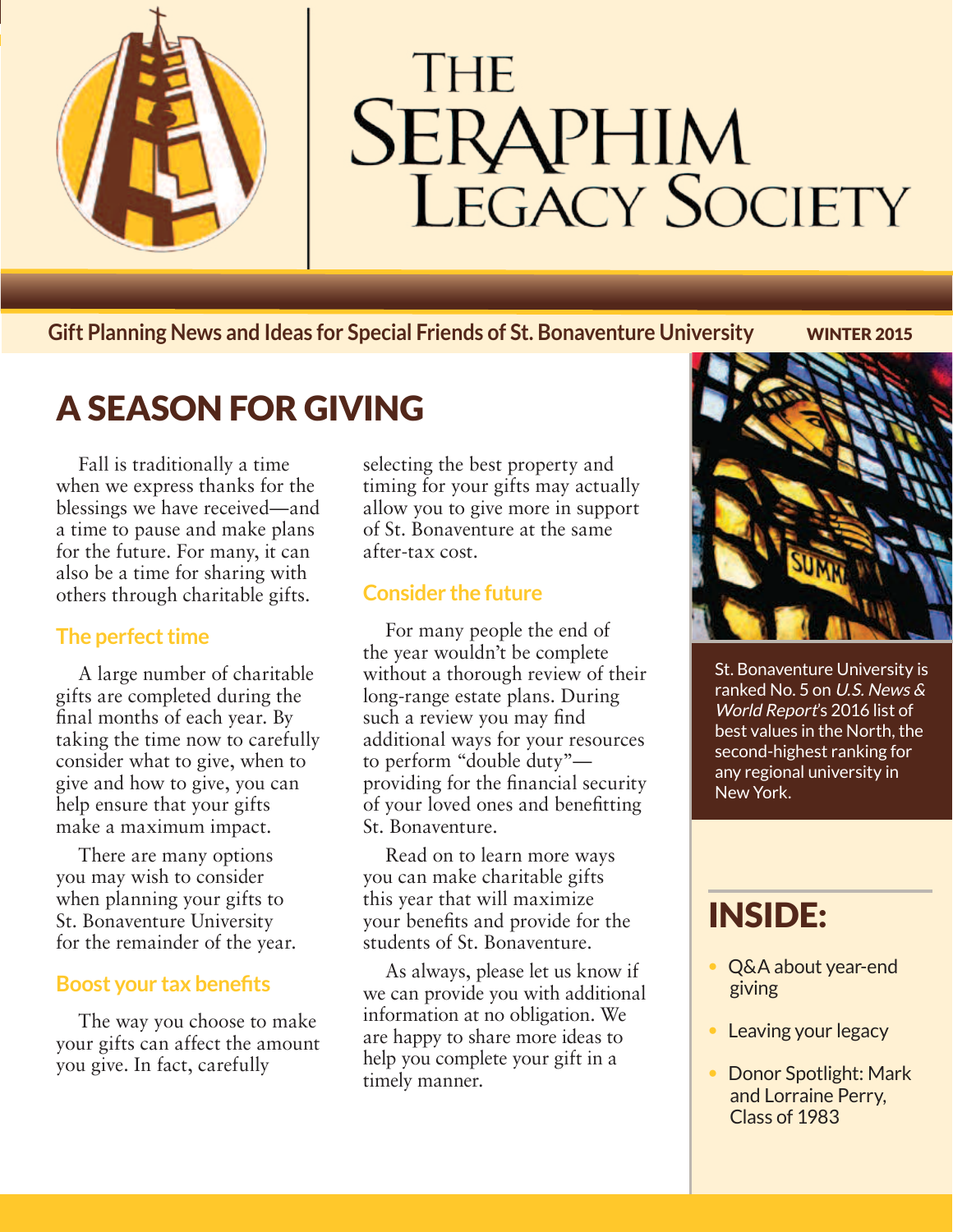## COUPLE HAS SPECIAL BONDS WITH BONA'S

For Mark and Lorraine Perry, class of 1983, St. Bonaventure is not just their beloved alma mater. It is where they met on their first day of freshman year, where they started dating a few months later

at the Christmas dance and where they got engaged their senior year. "This year we celebrated our 31st wedding anniversary," Lorraine said.

For Mark, a history major, coming to St. Bonaventure was a family affair—his uncle was long-time theology professor Fr. Gervase White, and Mark's two brothers and sister also attended the school. Lorraine, on the other hand, was looking for a college with a strong

communications program when she decided to visit Bonaventure her

senior year in high school. "I fell in love with the campus," she said. "After that, St. Bonaventure was the only school I applied to."

Lorraine and Mark's four years at Bonaventure are ones they still cherish today. "Not only did we receive a fantastic education, but we made lifelong friends," Mark said. Lorraine agreed, "The friendships we made are second to none, even 35 years later."

Their Bonaventure connection has indeed continued over the years. "We run into people all the time who went to Bonaventure," Mark said. "We have an instant connection to them, no matter what year they graduated. We enjoy meeting others who love the school as much as we do."

Lorraine and Mark have also given both their time and financial resources to their school. They established a scholarship in honor of Mark's uncle, Fr. Gervase, who passed away in 2002. "It's been special to see our giving make an impact on current Bonaventure students," Mark said.

Lorraine also served on St. Bonaventure's National Alumni Association Board a few years ago, and during her term she and Mark decided to make a gift using life insurance. "We were



Lorraine and Mark Perry, Class of 1983

year for 15 years, and then the school ultimately receives a larger gift down the road. It was simple to set up—we just filled out a form with our insurance provider—and we receive tax benefits. It's a winwin way for us to give."

While Lorraine and Mark's generosity will help students at St. Bonaventure for years to come, they believe they are the ones receiving more. "The older we get, our memories of

Bonaventure grow," Mark said. "It's a great feeling to know that

our life insurance policy will help Bonaventure carry on and create those memories for others after we are gone."

Fr. Gervase White, O.F.M., 1951 alumnus, served nearly 47 years at Bona's. He taught theology, and served as prefect and dean of students, chaplain, campus minister and guardian of St. Bonaventure Friary.



In 2002, the Perry family established the **Fr. Gervase White, O.F.M., Scholarship** to honor Fr. Gervase's service to St. Bonaventure and to celebrate the good he shared as a friend, mentor and educator. The scholarship in his name aids children of St. Bonaventure alumni who demonstrate financial need and academic merit.

Persons interested in contributing to the scholarship fund should contact Bob Keenan, '74, Associate Director of Planned Giving, at (716) 375-2318 or rkeenan@sbu.edu.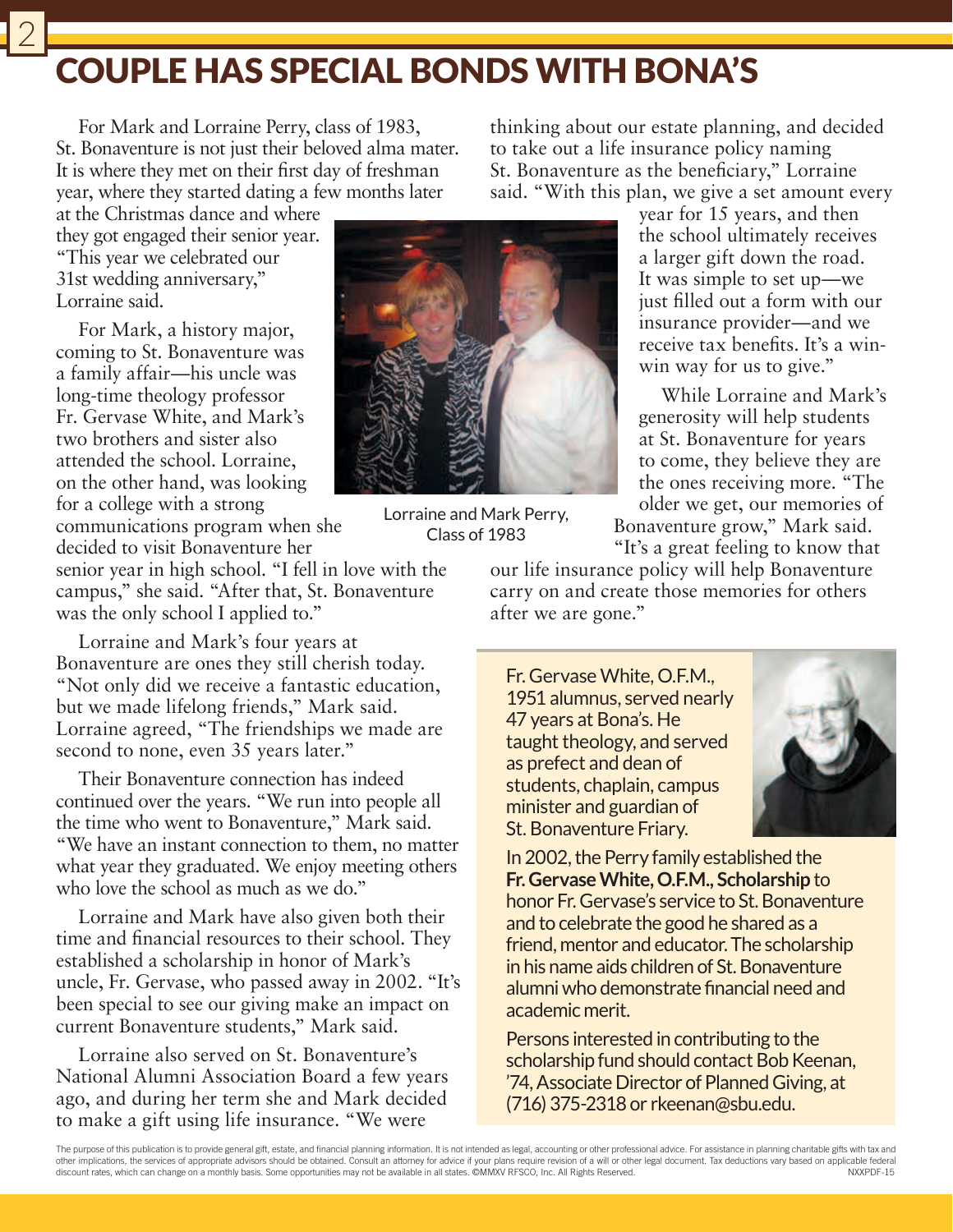### QUESTIONS AND ANSWERS ABOUT YEAR-END GIVING

#### Q.Why should I consider making a gift before the end of the year?

A. Only gifts completed by Dec. 31 can reduce your tax bill for this year. Your tax rate determines how much you save: the higher your rate, the more you save. If your state also taxes your income, your savings may be even greater.

#### Q.What can I donate for a year-end gift to St. Bonaventure?

A. Cash, usually in the form of a check, is the most popular type of charitable gift at the end of the year. If you itemize your tax deductions and donate cash, you are allowed to eliminate tax on up to 50 percent of your adjusted gross income (AGI). Any unused deductions may be used to help reduce taxes in up to five future tax years.

#### Q. Can I give property other than cash to fund my year-end gift?

A. Yes. Investments that have increased in value during the time you have owned them can be an especially attractive choice to make charitable gifts. Low-yielding stocks, bonds and other property can provide a tax-wise way to make meaningful gifts with little or no impact on your spendable income. Such gifts are generally deductible at their full value in amounts up to 30 percent of adjusted gross income if owned for longer than one year.

#### Q.What if I have securities that have decreased in value?

A. If you have investments that have decreased in value since you have owned them, it is usually best to sell them. You can then make a deductible year-end gift of the cash proceeds. You may be able to claim tax benefits for both the capital loss and the charitable gift, which may actually total more than the current value of the assets.

#### Q.I usually don't itemize income tax deductions. Can I still save taxes from my gifts?

3

A. Consider making extra gifts this year to boost your total deductions over the standard deduction amount, thus qualifying you to itemize.

#### Q.Is there a way for me to make charitable gifts to St. Bonaventure from my Individual Retirement Account (IRA)?

A. You can make a charity the beneficiary of your IRA or other retirement plans to receive all or a portion of any amounts not withdrawn during your lifetime.

#### Q. Are there other assets that may be appealing when making year-end gifts?

A. If you own paid-up life insurance policies that have built-up cash value but are no longer needed for their original purposes, such as payment of estate taxes, they can make convenient, tax-deductible year-end gifts.



**New degree programs at St. Bonaventure include:**

- Cybersecurity
- Environmental Studies
- Industrial Management
- Pharmacy D.S. 3+4 Program (with the University at Buffalo)
- Professional and Creative Writing